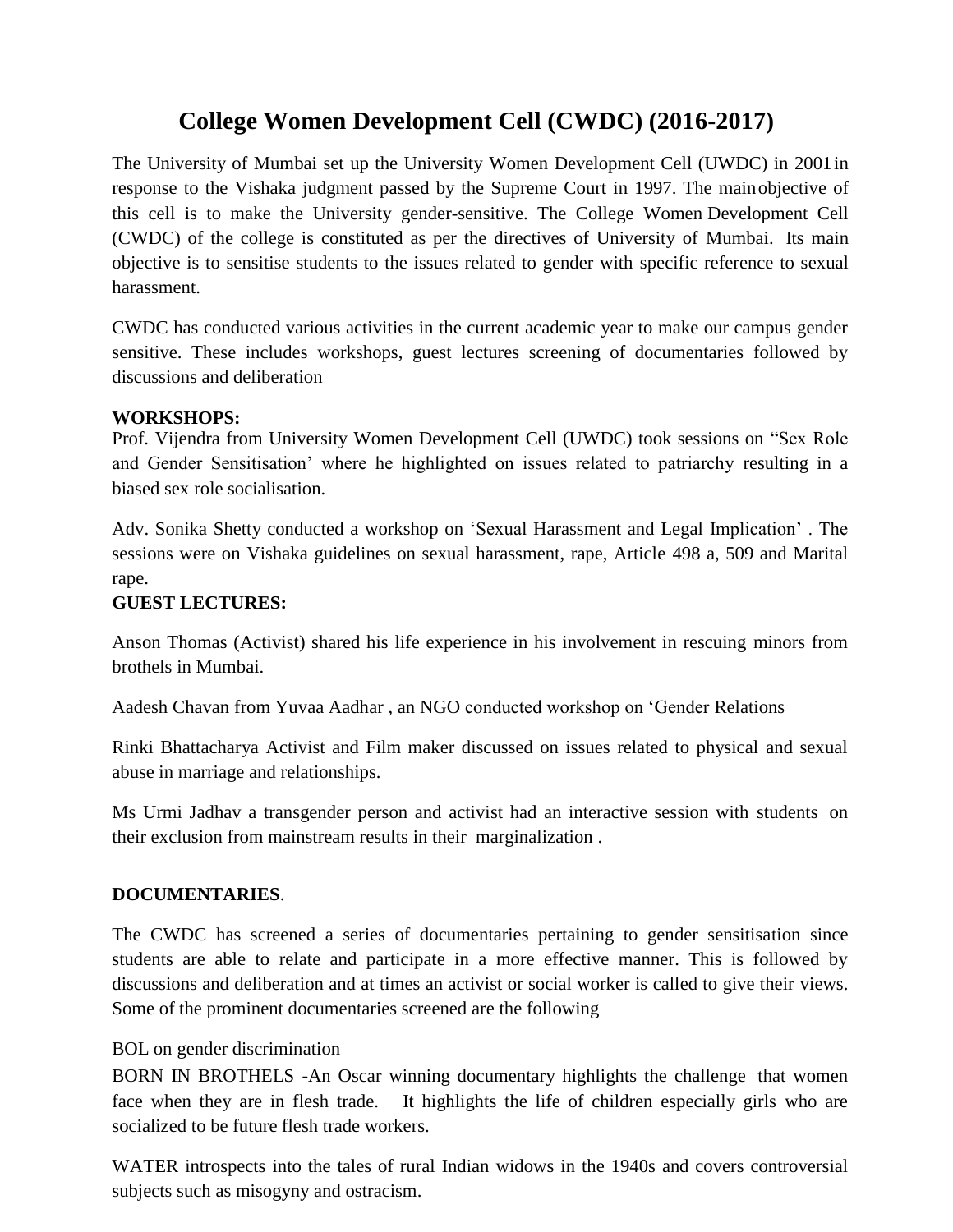PARCHED speaks on social evils and age-old traditions and practices of patriarchy, child marriage, dowry, marital rapes and women empowerment.

ANGRY INDIAN GODDESS highlights and showcases numerous issues faced by residents of the country such as gender inequality, women as objectified sex objects, gay-straight friendships, big business vs. tribal rights, rape problem, caste differences, skin-color prejudice and lax justice.

BEHIND CLOSED DOORS This highlights the violence that women face behind closed doors in their respective families. The documentary teaches that women should not be treated as objects and has an identity of their own

Shirly George (In-charge)



Workshop by Adv. Sonica Shetty on Sexual Harassment and legal implication on staff and also for students



Workshop on sex role and gender sensitization by Vrijendra (WDC University of Mumbai)